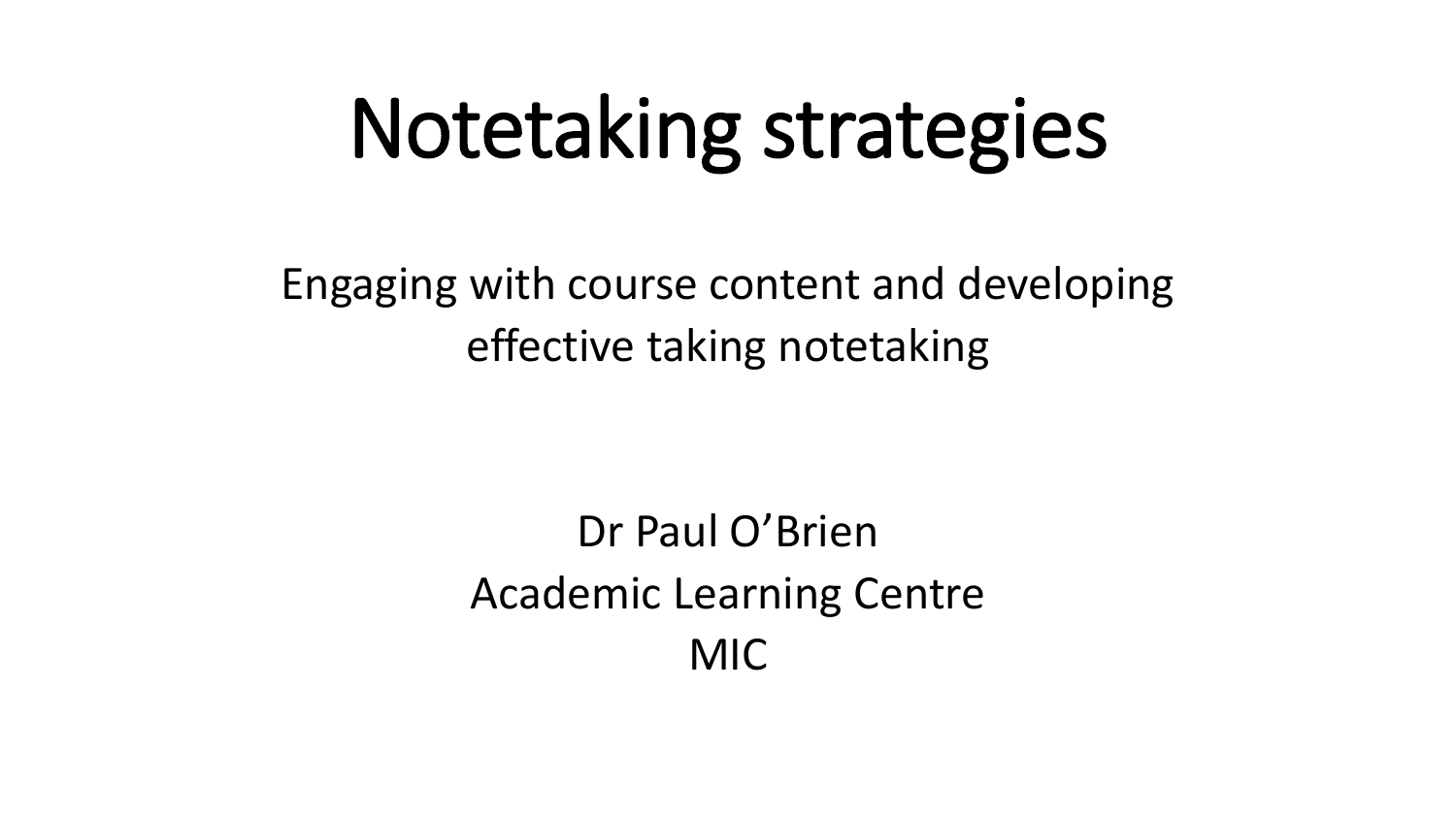### How to?

- By hand (handwritten)
- On a device (electronically)



• Personally, I prefer by hand especially as technology can crash or you might have forgotten to plug in a laptop – if it dies – this can really throw you in the middle of the lecture.

• It's important to identify which option works best for *you*.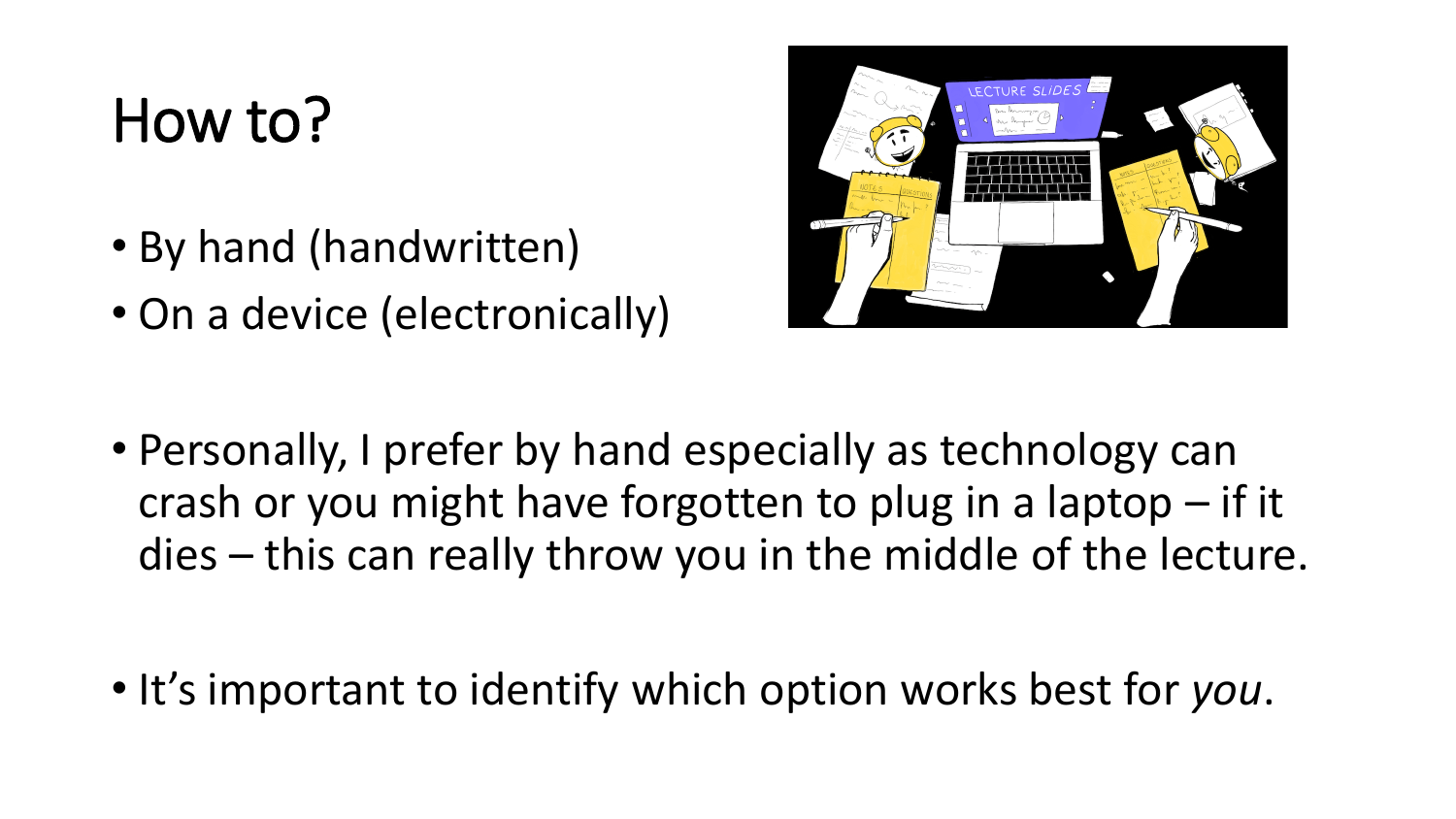## Things to consider

- The key is to discover *your* preferred notetaking strategies and find ways to perfect these methods.
- Strategies vary for different types of learners.
- The strategies you use for this will likely depend on what type of notes you're taking.
- Make sure to keep track of all the places you took notes and store them securely.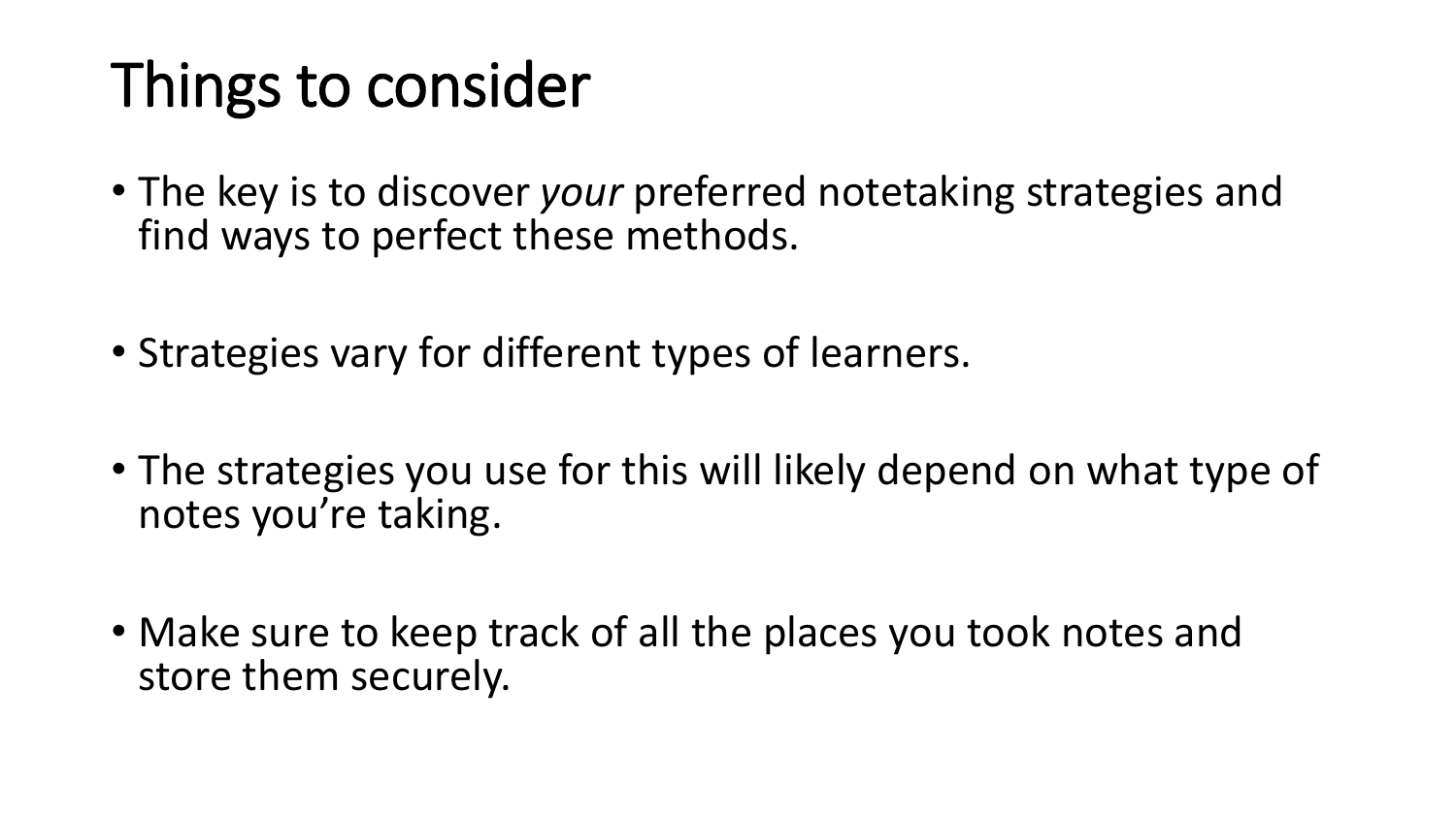# Before the lecture begins



- Close all unnecessary tabs on your laptop/device.
- Move into a position that's not too comfortable (or sleepinducing).
- Preferably at a desk not in front of the television.
- *Hide* technology that's not needed for the lecture put your phone on silent – not vibrate – and put it out of sight for the duration of the session.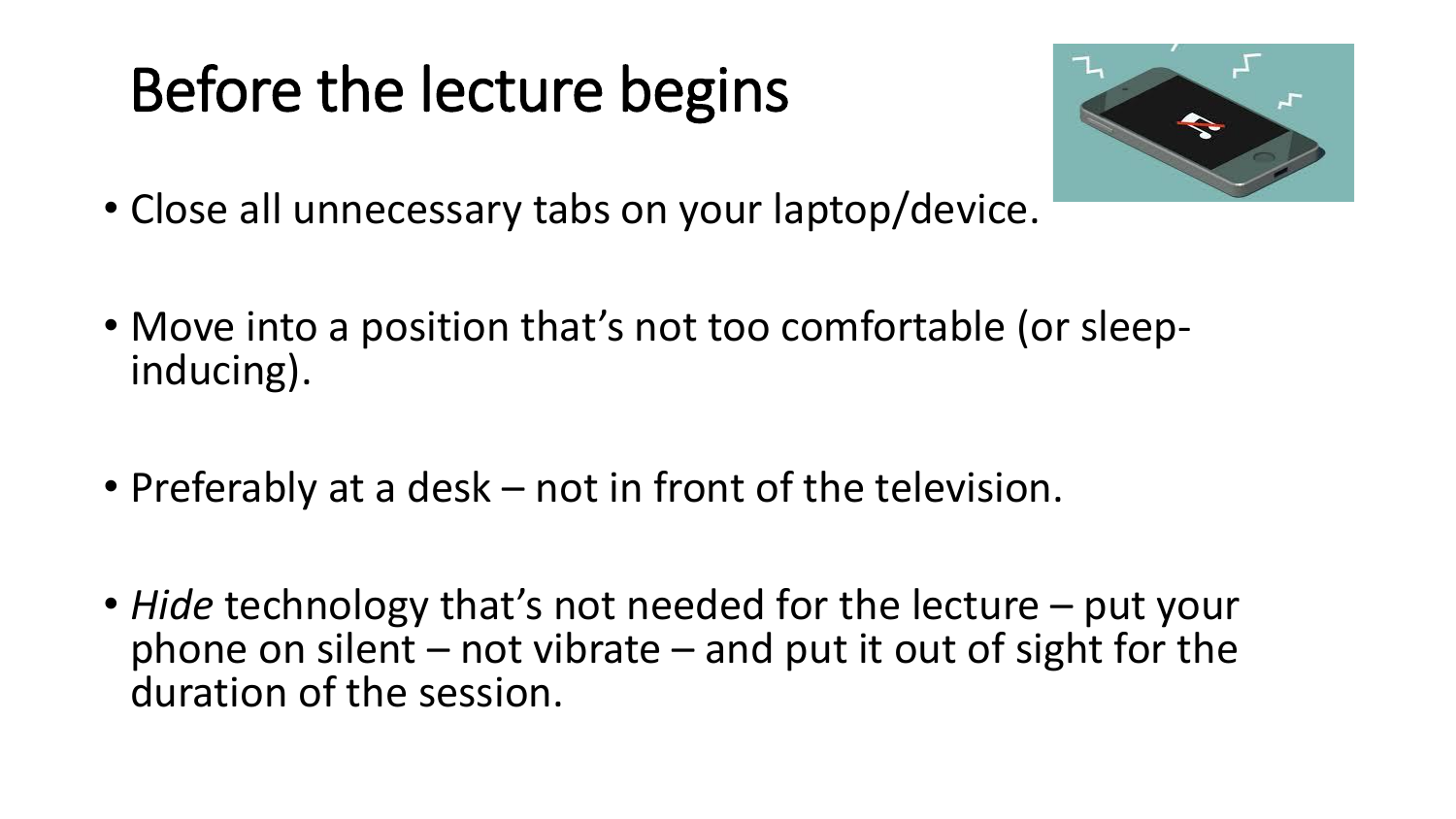### Focus on emphasised points

- Listening is key.
- Remember it is *not possible* to write everything down.
- Focus on key points/concepts that are repeated.

• For instance, if the lecturer begins by saying that there are three key objectives to consider, record those notes in bullet form so it's easier to identify them when referring back.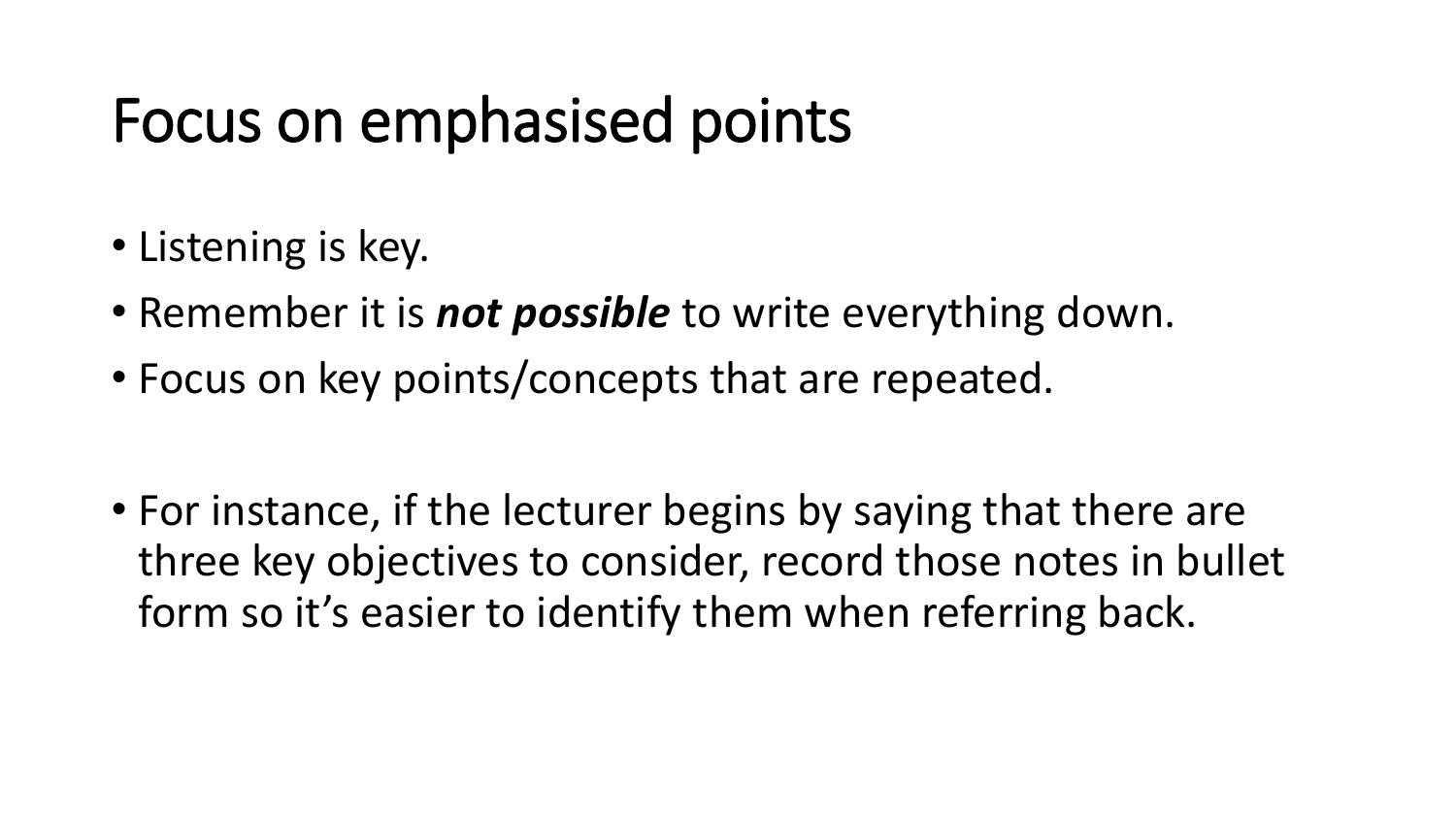## Keeping pace with the lecture

- Use abbreviations or shorthand while taking notes, as they can help you comfortably keep pace with the lecture.
- Abbreviate longer words (such as recording "education" as "ed.") and use acronyms for organisations (turning "Department of Education and Skills" into "DES"). Do not use vague or obscure acronyms or abbreviations.
- Avoid Googling during the lecture—stay focused and look up things after the lecture, so you don't miss what is covered in the lecture.
- Concentration is key.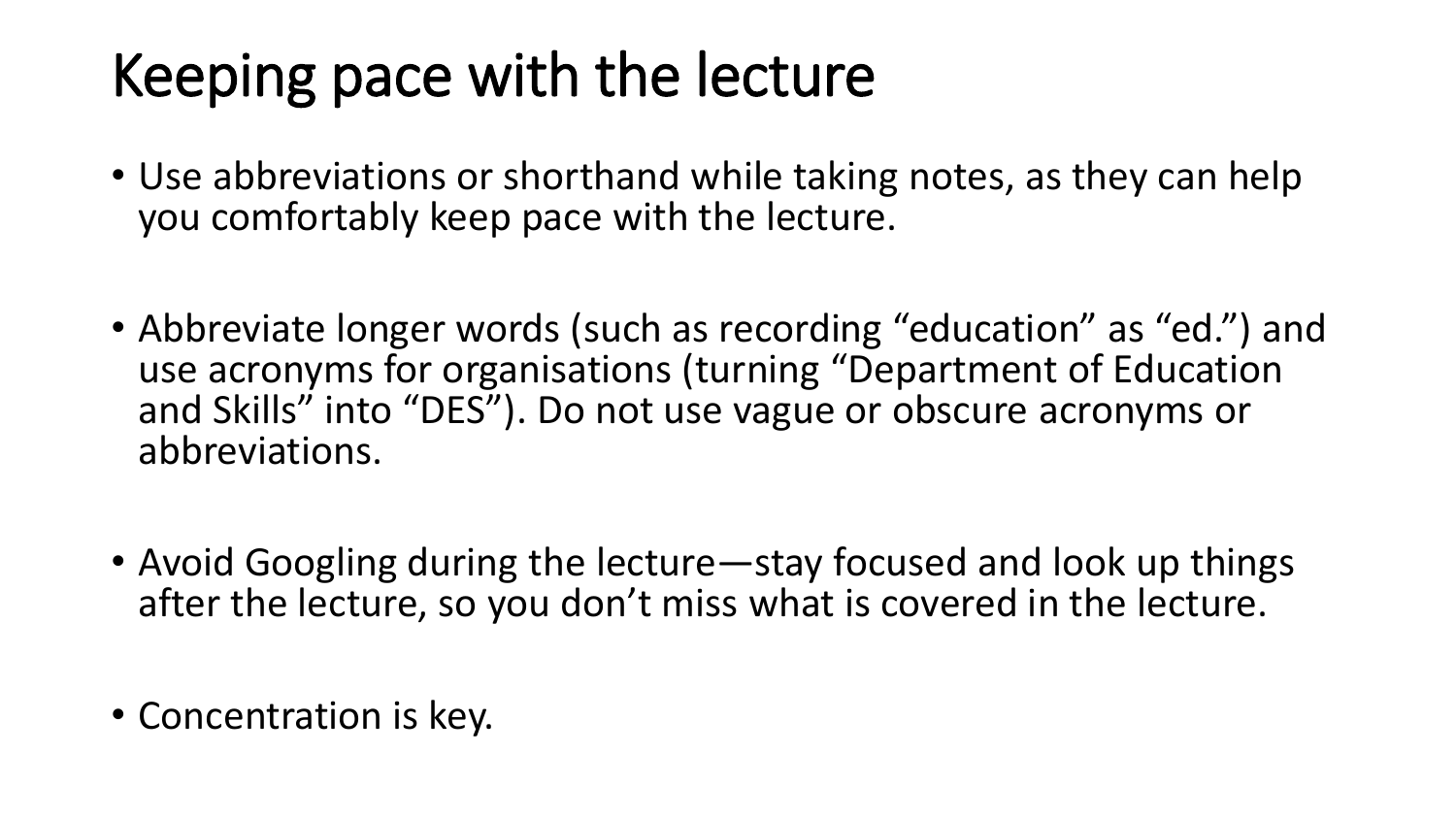#### Revise and review

• Reinforce your learning by reviewing your notes after class. Here's how to more effectively remember what you learned:

- 1. Summarise your notes and revise them
- 2. Re-organise your notes
- 3. Clarify any questions you have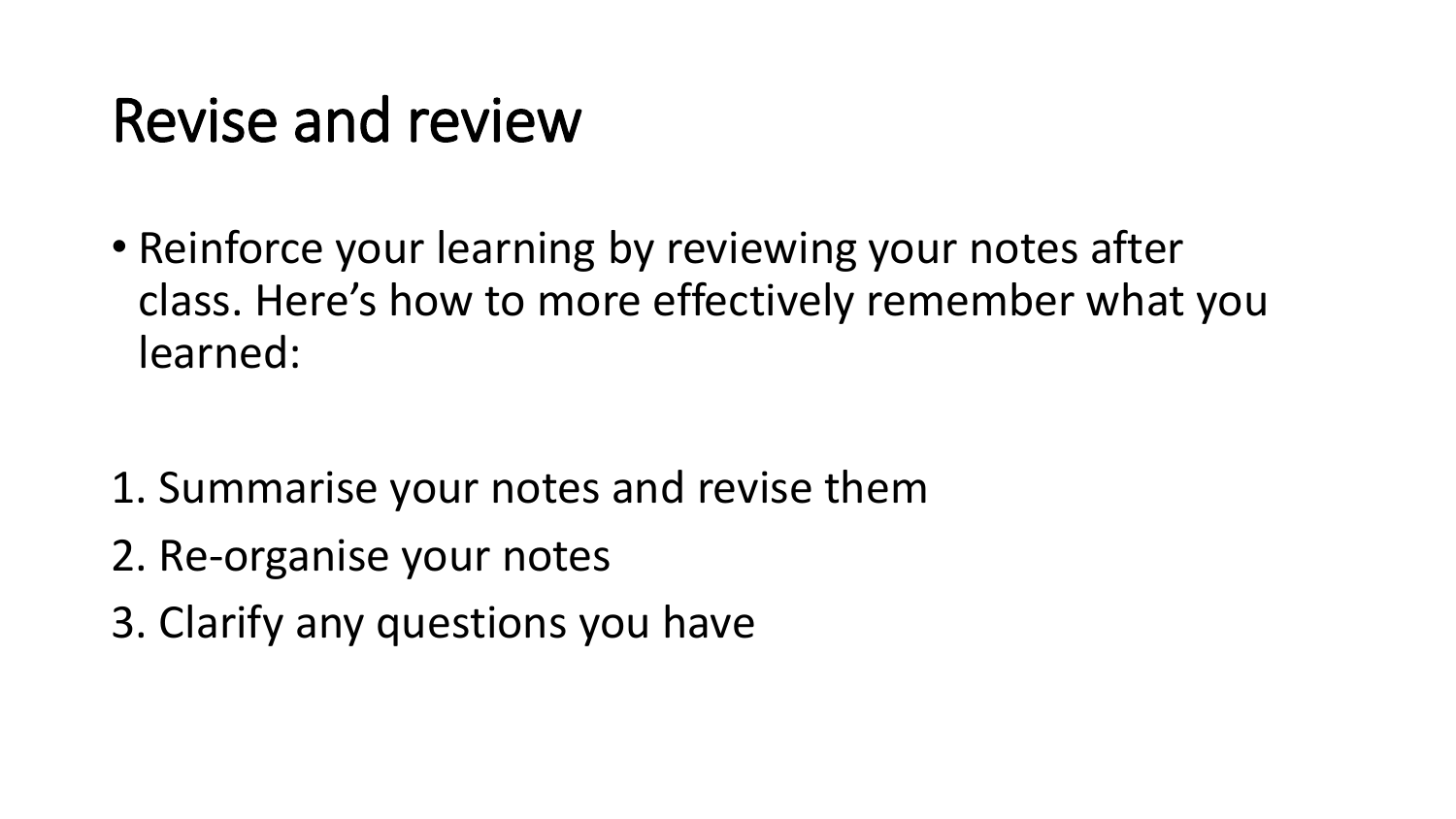#### Revise and review

• Effective notetaking doesn't necessarily stop with recording the information you want to remember.

• Review and revise your notes. Research\* has found that students who revise their notes tend to score higher on exams than those who don't.

\*https://link.springer.com/article/10.1007/s11251-016-9370-4